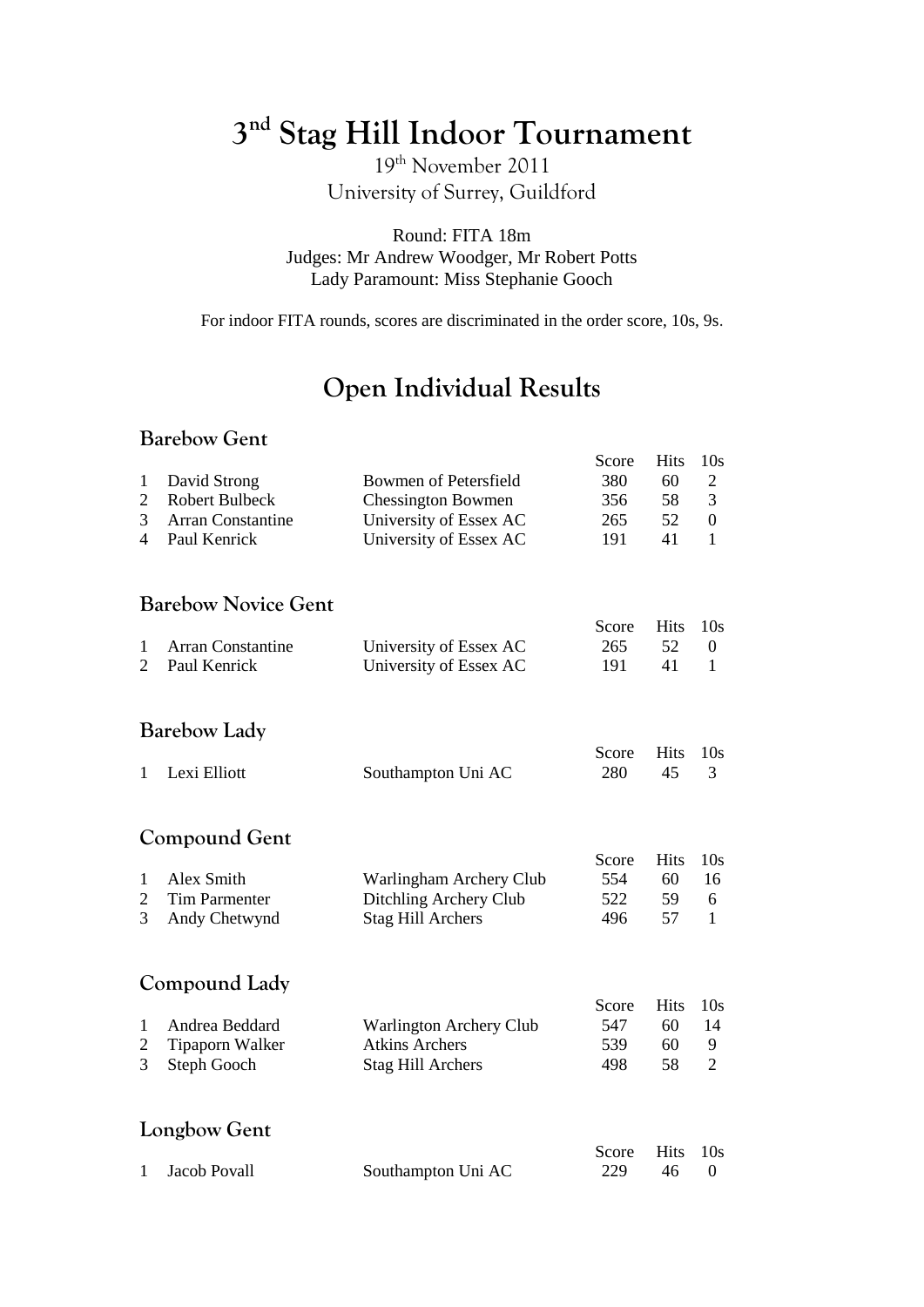#### **Recurve Gent**

|                |                            |                           | Score | <b>Hits</b> | 10 <sub>s</sub>  |
|----------------|----------------------------|---------------------------|-------|-------------|------------------|
| 1              | James Towle                | <b>Ouse Vally Archers</b> | 547   | 60          | 21               |
| $\overline{2}$ | <b>Matthew Sharpe</b>      | <b>Stag Hill Archers</b>  | 540   | 60          | 21               |
| 3              | Simon Buchanan             | <b>Rivernook Bowmen</b>   | 535   | 60          | 22               |
| 4              | <b>Brad Keogh</b>          | Southampton Uni AC        | 535   | 60          | 20               |
| 5              | Lifei Zhang                | University of Essex AC    | 534   | 60          | 24               |
| 6              | <b>Tom Castle</b>          | <b>Knights Archers</b>    | 530   | 60          | 15               |
| 7              | <b>Matt Brown</b>          | <b>Stag Hill Archers</b>  | 519   | 60          | 18               |
| 8              | Simon King                 | Southampton Uni AC        | 516   | 60          | 16               |
| 9              | Kevin Molloy               | Guildford Archery Club    | 513   | 60          | 13               |
| 10             | Lee Beresford              | <b>Rivernook Bowmen</b>   | 509   | 60          | 8                |
| 11             | Tim Fleisig                | <b>Atkins Archers</b>     | 503   | 60          | 14               |
| 12             | Mac Edwards                | <b>Stag Hill Archers</b>  | 498   | 60          | 12               |
|                | 13 Anthony Tang            | <b>Knights Archers</b>    | 490   | 59          | 10               |
|                | 14 Micheal Dove            | <b>Chessington Bowmen</b> | 479   | 60          | 9                |
|                | 15 Chris Taig              | <b>Stag Hill Archers</b>  | 469   | 60          | $\tau$           |
|                | 16 Carlos Ma               | <b>Stag Hill Archers</b>  | 460   | 60          | 8                |
|                | 17 Bochao Yuan             | <b>Stag Hill Archers</b>  | 451   | 60          | 9                |
| 18             | <b>Stephen Fawcett</b>     | Southampton Uni AC        | 377   | 58          | 4                |
| 19             | Dave Furley                | University of Essex AC    | 376   | 60          | $\mathbf{1}$     |
| 20             | Edvinas Cerniauskas        | <b>Stag Hill Archers</b>  | 375   | 59          | $\overline{c}$   |
|                | 21 Alaxandru Zaciu         | University of Essex AC    | 367   | 57          | 3                |
|                | 22 Oli Davis               | <b>Stag Hill Archers</b>  | 325   | 54          | $\mathbf{1}$     |
|                | 23 Ken Inglis              | <b>Stag Hill Archers</b>  | 253   | 52          | $\mathbf{1}$     |
|                | 24 Robert Cieslickli       | <b>Stag Hill Archers</b>  | 243   | 48          | $\mathbf{1}$     |
|                | 25 Philip Hom              | University of Essex AC    | 205   | 47          | 1                |
|                | 26 Demetris Karacostas     | <b>Stag Hill Archers</b>  | 202   | 40          | 1                |
| 27             | Sidong Ma                  | <b>Stag Hill Archers</b>  | 193   | 44          | 1                |
|                | 28 James Donovan           | <b>Stag Hill Archers</b>  | 167   | 35          | $\boldsymbol{0}$ |
|                | <b>Recurve Novice Gent</b> |                           |       |             |                  |
|                |                            |                           | Score | <b>Hits</b> | 10 <sub>s</sub>  |
| 1              | Edvinas Cerniauskas        | <b>Stag Hill Archers</b>  | 375   | 59          | 2                |
| $\overline{c}$ | Alaxandru Zaciu            | University of Essex AC    | 367   | 57          | 3                |
| 3              | Robert Cieslicki           | <b>Stag Hill Archers</b>  | 243   | 48          | 1                |
| 4              | Demetris Karacostas        | <b>Stag Hill Archers</b>  | 202   | 40          | 1                |
| 5              | James Donovan              | <b>Stag Hill Archers</b>  | 167   | 35          | 0                |
|                | Recurve Lady               |                           |       |             |                  |
|                |                            |                           | Score | <b>Hits</b> | 10 <sub>s</sub>  |
| $\mathbf{1}$   | Georgina Whitlock          | Southampton Uni AC        | 506   | 60          | 12               |
| 2              | Andrea Dyos                | <b>Rivernook Bowmen</b>   | 505   | 60          | 12               |
| 3              | <b>Charlotte Whitlock</b>  | Southampton Uni AC        | 485   | 60          | 11               |
| 4              | Emma Peck                  | <b>GB</b> Archery         | 449   | 58          | 6                |
| 5              | Carol Dare                 | <b>Atkins Archers</b>     | 425   | 60          | 6                |
| 6              | Sandie Warnes              | Rivernook Bowmen          | 417   | 60          | 3                |
| 7              | Yalin Wu                   | University of Essex AC    | 381   | 60          | 4                |
| 8              | Camille Roux               | University of Essex AC    | 292   | 56          | $\mathbf{1}$     |
| 9              | Shahnaz Hameed             | <b>Rivernook Bowmen</b>   | 259   | 50          | $\boldsymbol{0}$ |

10 Hannah Whitmore Stag Hill Archers 236 43 2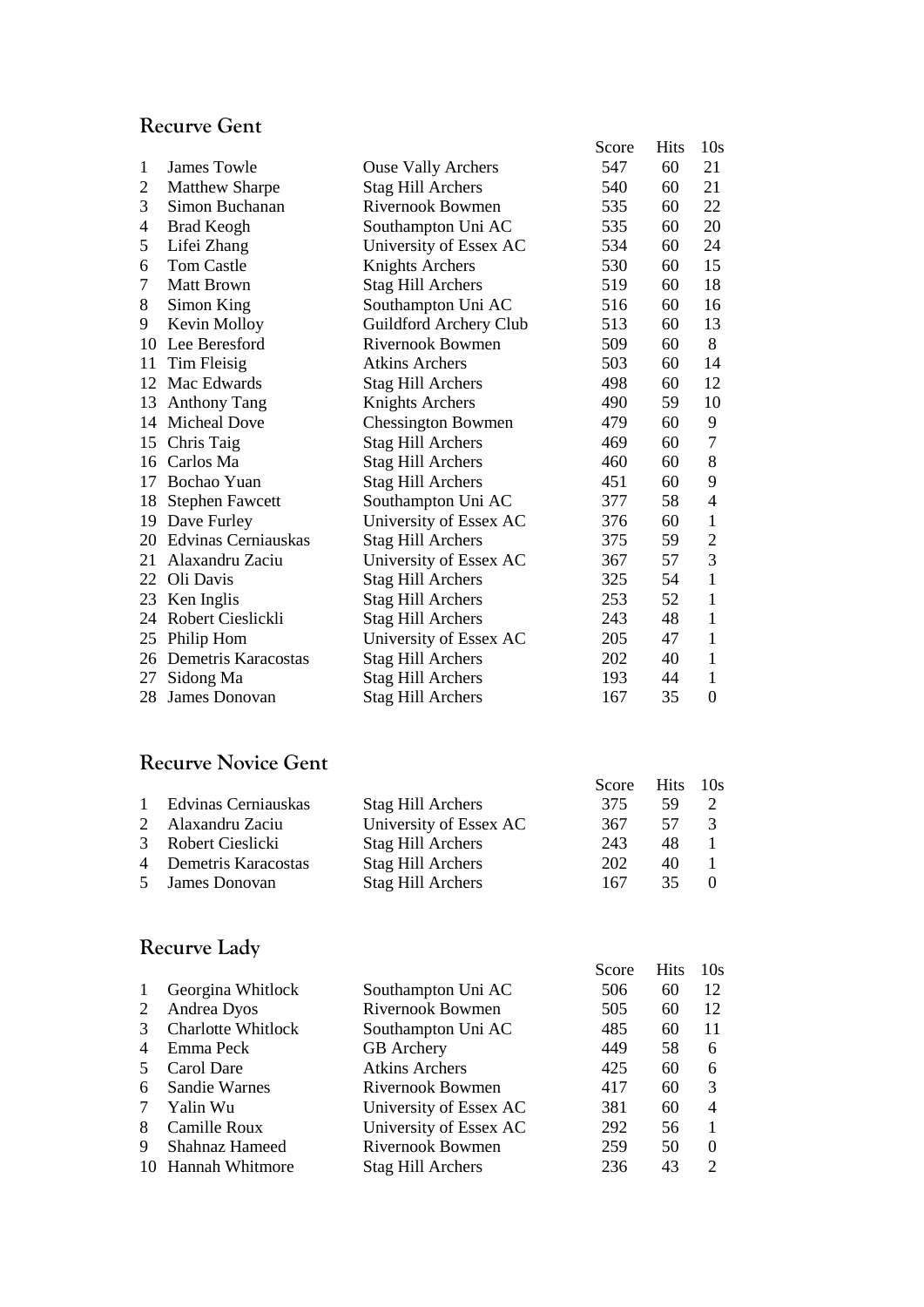| 11 | Siobhan Boyle              | Knights Archers          | 130   | 33          | $\theta$ |
|----|----------------------------|--------------------------|-------|-------------|----------|
|    | 12 Taljana ledich          | University of Essex AC   | 108   | 23          | $\Omega$ |
|    |                            |                          |       |             |          |
|    | Recurve Junior Lady        |                          |       |             |          |
|    |                            |                          | Score | <b>Hits</b> | 10s      |
|    | Hannah Whitmore            | <b>Stag Hil Archers</b>  | 235   | 43          | 2        |
|    | <b>Recurve Novice Lady</b> |                          |       |             |          |
|    |                            |                          | Score | <b>Hits</b> | 10s      |
|    | Camille Roux               | University of Essex AC   | 292   | 56          | -1       |
| 2  | Hannah Whitmore            | <b>Stag Hill Archers</b> | 236   | 43          | 2        |
| 3  | Siobhan Boyle              | Knights Archers          | 130   | 23          | $\Omega$ |
| 4  | Taljana Ledich             | University of Essex AC   | 108   | 23          | $\Omega$ |

## **Student FITA 18m Results**

#### **Barebow Student Gent**

|                     |                        | Score Hits 10s |      |  |
|---------------------|------------------------|----------------|------|--|
| 1 Arran Constantine | University of Essex AC | 265 52 0       |      |  |
| 2 Paul Kenrick      | University of Essex AC | 191 -          | 41 1 |  |

#### **Barebow Student Novice Gent**

|                     |                        | Score Hits 10s |      |  |
|---------------------|------------------------|----------------|------|--|
| 1 Arran Constantine | University of Essex AC | 265            | 52   |  |
| 2 Paul Kenrick      | University of Essex AC | 191.           | 41 1 |  |

#### **Barebow Student Lady**

|                |                    | Score Hits 10s |  |
|----------------|--------------------|----------------|--|
| 1 Lexi Elliott | Southampton Uni AC | 280 45 3       |  |

#### **Compound Student Gent**

|                 |                   | Score Hits 10s |  |
|-----------------|-------------------|----------------|--|
| 1 Andy Chetwynd | Stag Hill Archers | 496 57 1       |  |

#### **Compound Student Lady**

|               |                          | Score Hits 10s |  |
|---------------|--------------------------|----------------|--|
| 1 Steph Gooch | <b>Stag Hill Archers</b> | 498 58 2       |  |

#### **Recurve Student Gent**

|                  |                    | Score Hits 10s |       |     |
|------------------|--------------------|----------------|-------|-----|
| 1 Matthew Sharpe | Stag Hill Archers  | 540            | 60 21 |     |
| 2 Brad Keogh     | Southampton Uni AC | 535            | 60    | -20 |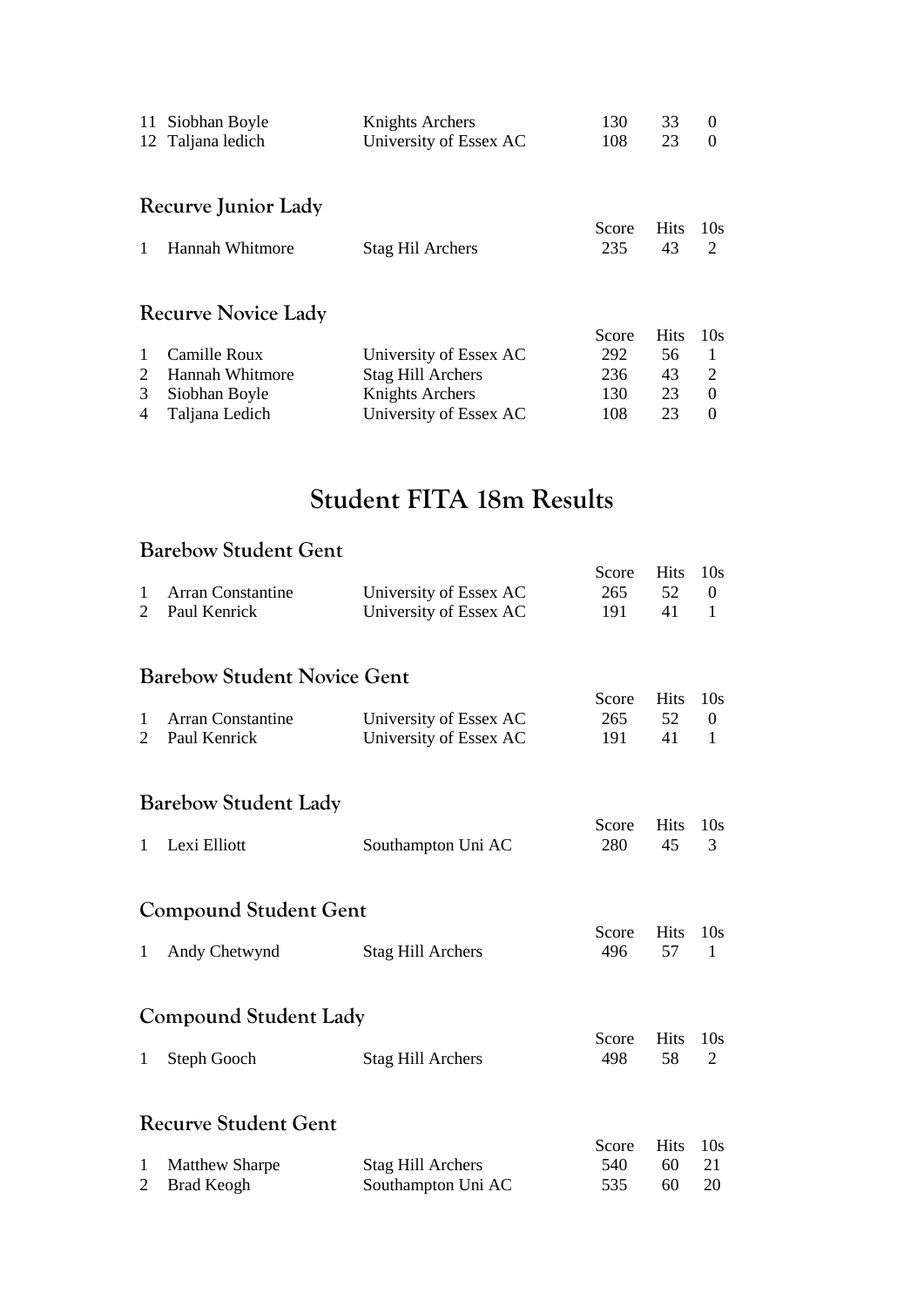| 3  | Lifei Zhang            | University of Essex AC   | 534 | 60 | 24 |
|----|------------------------|--------------------------|-----|----|----|
| 4  | Tom Castle             | Knights Archers          | 530 | 60 | 15 |
| 5  | Simon King             | Southampton Uni AC       | 516 | 60 | 16 |
| 6  | <b>Anthony Tang</b>    | Knights Archers          | 490 | 59 | 10 |
| 7  | Carlos Ma              | <b>Stag Hill Archers</b> | 460 | 60 | 8  |
| 8  | Bochao Yuan            | <b>Stag Hill Archers</b> | 451 | 60 | 9  |
| 9  | <b>Stephen Fawcett</b> | Southampton Uni AC       | 377 | 58 | 4  |
| 10 | Dave Furley            | University of Essex AC   | 376 | 60 | 1  |
|    | 11 Edvinas Cerniauskas | <b>Stag Hill Archers</b> | 375 | 59 | 2  |
|    | 12 Alaxandru Zaciu     | University of Essex AC   | 367 | 57 | 3  |
|    | 13 Oli Davis           | <b>Stag Hill Archers</b> | 325 | 54 | 1  |
|    | 14 Ken Inglis          | <b>Stag Hill Archers</b> | 253 | 52 | 1  |
|    | 15 Robert Cieslicki    | <b>Stag Hill Archers</b> | 243 | 48 | 1  |
|    | 16 Philip Hom          | University of Essex AC   | 205 | 47 | 1  |
| 17 | Sidong Ma              | <b>Stag Hill Archers</b> | 193 | 44 | 1  |
|    | 18 James Donovan       | <b>Stag Hill Archers</b> | 167 | 35 | 0  |

#### **Recurve Student Novice Gent**

|                       |                          | Score Hits 10s |      |               |
|-----------------------|--------------------------|----------------|------|---------------|
| 1 Edvinas Cerniauskas | <b>Stag Hill Archers</b> | 375.           | -59. |               |
| 2 Alaxandru Zaciu     | University of Essex AC   | 367            | 57   | $\mathcal{R}$ |
| 3 Robert Cieslicki    | Stag Hill Archers        | 243            | 48   |               |
| 4 James Donovan       | <b>Stag Hill Archers</b> | 167            | 35.  |               |

#### **Recurve Student Lady**

|              |                           |                        | Score | <b>Hits</b> | 10s            |
|--------------|---------------------------|------------------------|-------|-------------|----------------|
| $\mathbf{1}$ | Georgina Whitlock         | Southampton Uni AC     | 506   | 60          | 12             |
| 2            | <b>Charlotte Whitlock</b> | Southampton Uni AC     | 485   | 60          | -11            |
| 3            | Yalin Wu                  | University of Essex AC | 381   | 60          | $\overline{4}$ |
|              | 4 Camille Roux            | University of Essex AC | 292   | 56          |                |
|              | 5 Hannah Whitmore         | Stag Hill Archers      | 236   | 43          |                |
|              | 6 Siobhan Boyle           | Knights Archers        | 130   | 33          |                |
|              | Taljana Ledich            | University of Essex AC | 108   | 23          |                |

### **Recurve Student Junior Lady**

|                    |                   | Score Hits 10s |  |
|--------------------|-------------------|----------------|--|
| 1 Hannah Whitemore | Stag Hill Archery | 236 43 2       |  |

#### **Recurve Student Novice Lady**

|                   |                          | Score Hits 10s |     |  |
|-------------------|--------------------------|----------------|-----|--|
| 1 Camille Roux    | University of Essex AC   | 292            | 56. |  |
| 2 Hannah Whitmore | <b>Stag Hill Archers</b> | 236            | 43  |  |
| 3 Siobhan Boyle   | Knights Archers          | 130.           | 33  |  |
| 4 Taljana Ledich  | University of Essex AC   | 108            | 23  |  |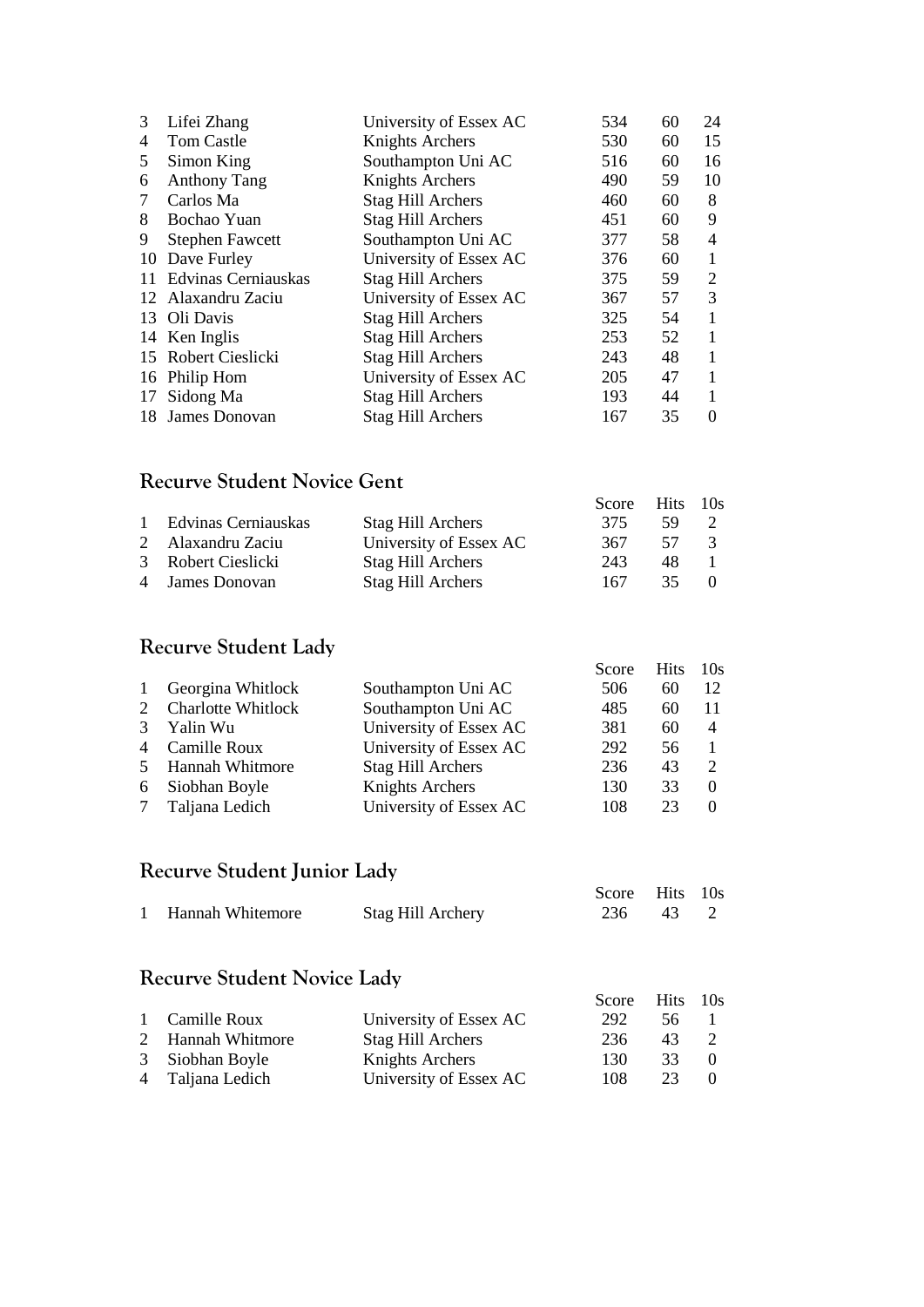## **Double FITA 18m Results**

#### **Barebow Gent**

| 1                   | <b>Robert Bulberk</b>                       | <b>Chessington Bowmen</b>                              | Score<br>793 | <b>Hits</b><br>118 | 10 <sub>s</sub><br>7     |  |  |  |  |
|---------------------|---------------------------------------------|--------------------------------------------------------|--------------|--------------------|--------------------------|--|--|--|--|
| 2                   | David Strong                                | Bowmen of Petersfield                                  | 789          | 119                | 5                        |  |  |  |  |
|                     | Compound Gent                               |                                                        |              |                    |                          |  |  |  |  |
|                     |                                             |                                                        | Score        | <b>Hits</b>        | 10 <sub>s</sub>          |  |  |  |  |
| 1                   | Tim Parmenter                               | Ditchling Archery Club                                 | 1045         | 118                | 12                       |  |  |  |  |
| 2                   | Andy Chetwynd                               | <b>Stag Hill Archers</b>                               | 973          | 114                | 6                        |  |  |  |  |
|                     | Compound Lady                               |                                                        |              |                    |                          |  |  |  |  |
|                     |                                             |                                                        | Score        | <b>Hits</b>        | 10s                      |  |  |  |  |
| $\mathbf{1}$        | <b>Steph Gooch</b>                          | Stag Hill Archery Club                                 | 988          | 116                | 6                        |  |  |  |  |
| <b>Recurve Gent</b> |                                             |                                                        |              |                    |                          |  |  |  |  |
|                     |                                             |                                                        | Score        | <b>Hits</b>        | 10 <sub>s</sub>          |  |  |  |  |
| 1                   | <b>Matthew Sharpe</b><br><b>James Towle</b> | <b>Stag Hill Archers</b>                               | 1091<br>1084 | 120                | 44                       |  |  |  |  |
| 2<br>3              | Matt Brown                                  | <b>Ouse Valley Archers</b><br><b>Stag Hill Archers</b> | 1043         | 120<br>120         | 42<br>32                 |  |  |  |  |
| 4                   | <b>Micheal Dove</b>                         | <b>Chessington Bowmen</b>                              | 957          | 120                | 22                       |  |  |  |  |
| 5                   | Mac Edwards                                 | <b>Stag Hill Archers</b>                               | 877          | 115                | 15                       |  |  |  |  |
| 6                   | Bochao Yuan                                 | <b>Stag Hill Archers</b>                               | 868          | 119                | 13                       |  |  |  |  |
| 7                   | Edvinas Cerniauskas                         | <b>Stag Hill Archers</b>                               | 710          | 115                | 4                        |  |  |  |  |
| 8                   | Robert Cieslicki                            | <b>Stag Hill Archers</b>                               | 530          | 104                | $\overline{\mathcal{A}}$ |  |  |  |  |
| 9                   | Sidong Ma                                   | <b>Stag Hill Archers</b>                               | 353          | 75                 | $\mathbf{1}$             |  |  |  |  |

## **Open Recurve Team Results**

|              | Club                             | Score 10s | Team List                                  |
|--------------|----------------------------------|-----------|--------------------------------------------|
| $\mathbf{1}$ | <b>Stag Hill Archers</b>         | 1557 51   | Matthew Sharpe, Matt Brown, Mac Edwards    |
|              | 2 Southampton Uni AC 1557 48     |           | Brad Keogh, Simon King, Georgina Whitlock  |
|              | 3 Rivernook Bowmen               | 1549 42   | Simon Buchanan, Lee Beresford, Andrea Dyos |
|              | 4 University of Essex AC 1291 29 |           | Lifei Zhang, Yalin Wu, Dave Farley         |
|              | 5 Knights Archers                | 1150 25   | Anthiny Tang, Siobhan Boyle, Tom Castle    |
|              |                                  |           |                                            |

## **Student Recurve Team Results**

|              | Club                             | Score 10s | Team list                                   |
|--------------|----------------------------------|-----------|---------------------------------------------|
| $\mathbf{1}$ | Southampton Uni AC 1557 48       |           | Brad Keogh, Simon King, Georgina Whitlock   |
|              | 2 Stag Hill Archers 1451 38      |           | Matthew Sharpe, Carlos Ma, Bochao Yuan      |
|              | 3 University of Essex AC 1291 29 |           | Lifei Zhang, Yalin Wu, Dave Farley          |
|              | 4 Knights Archers                | 1150 25   | Anthiny Tang, Siobhan Boyle, Tom Castle hts |